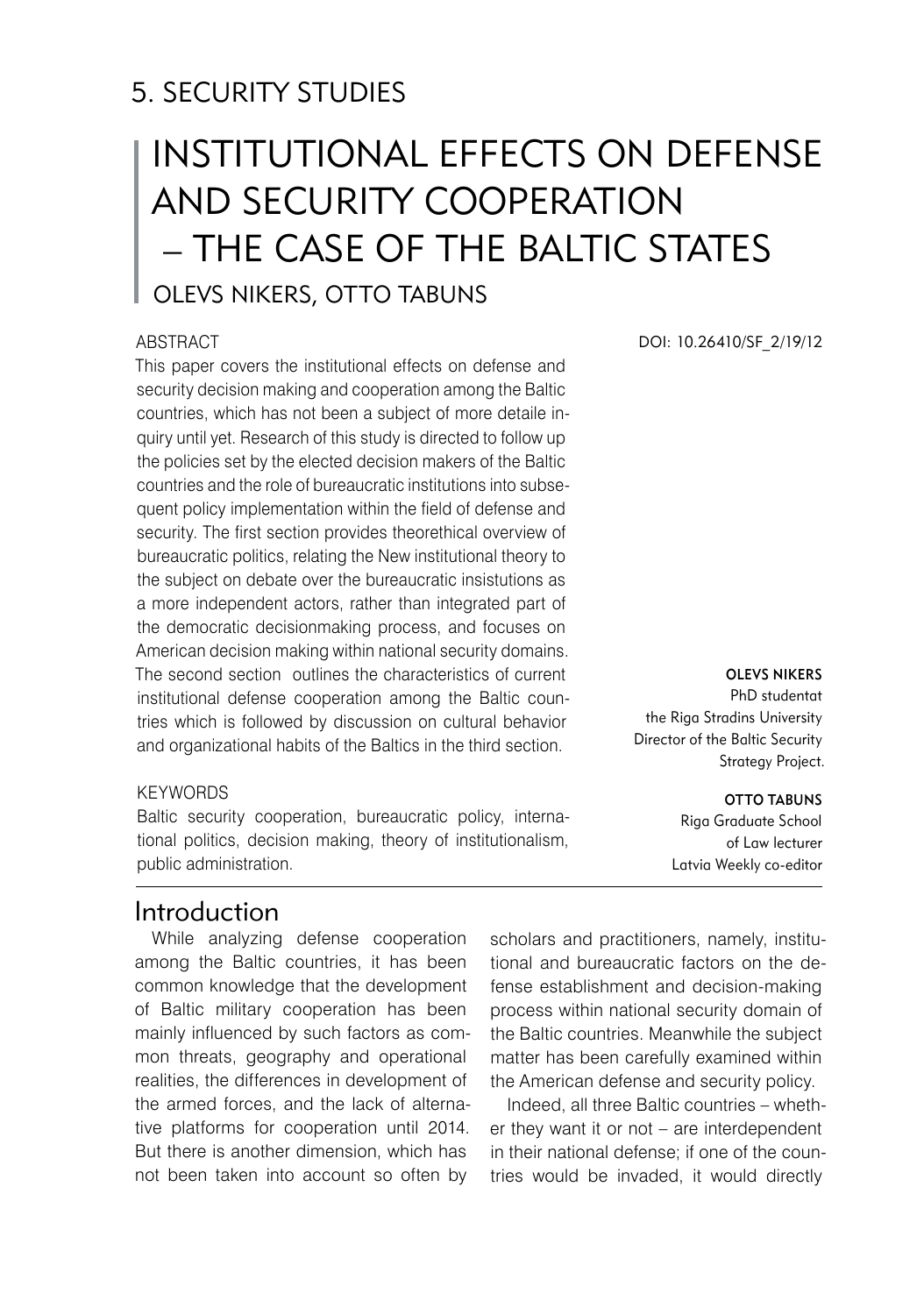affect the neighbors. More or less aware of this military reality, Estonia, Latvia and Lithuania have always been tended to be supportive on deepening and strengthening of military cooperation, at least at the level of political declarations. As one of Latvia's officials has stated in study, conducted by Nora Vanaga, "the depth of Baltic defense lies in its unity," because the military region is complex and insecure due to its narrow land area between Russia and the Baltic Sea<sup>1</sup>.

#### Theoretical perspective

Effects on bureaucratic policy on the various dimensions of policy making has been focus of multiple researchers within fields of comparative politics and public administration. In this section a brief overview of theoretical approach towards bureaucratic organizations is given. It also discusses the institutional relevance towards democratic societies. At the end, theorethical perspectives are complemented by empirical examples of American institutional decision making and policy implementation within national security and foreig policy domains.

According to the New Institutionalism theory, governments form their "business" environments for themselves, instead of adapting to it. Ideally, public administration would be driven by societal visions and political projects. According to Brunsson and Olsen, organizations that handle public affairs should be 'conceptualized as institutions rather than as instruments'. They generate and implement prescriptions that define how the game is played $2$ .

Public administration influence and symplify the way people think, interpret facts, act and cope with conflicts. The question is whether public administration undertakings always match societal needs and, if so – do they also help and enhance democratic participation? New Institutionalism considers dangerous the very idea that it is possible to reform and control public organizations top down and with a technocratic style .

According to the New Institutionalism theory, public institutions question how far organized action can be planned, and to what degree some public order is achievable in pluralistic societies. Very often public institutions may experience a large degree of autonomy and follow a logic of their own, independently of outside influences or requirements. The historical process happens to select organizational forms that are not always efficient. Symbols, myths and rituals have more impact upon political and administrative events than immediate, narrow and selfish economic or power interests.

One might think that public organizations can be predicted and directed throught the consequential path of their acting, while there are scholars who argue, that the logic of actions is an illusion. Public administrators make decisions according to some criterion of satisficing – kind of a tradeoff between the content of the problem they address and the level of uncertainty they face in real time.

Jean-Claude Thoenig suggests, that in order to understand how policy-making really is processed and handled inside organizations, new institutionalism provides an analytic grid. Empirical observation should consider three fundamental dimensions or aspects: the goals the various units pursue, the way information, opportu-

Nora Vanaga, Baltijas valstu militârâ sadarbîba: kopîgas atbildes meklçjumos pçc Ukrainas krîzes, Sargs. lv, August 5, 2016 https://www.sargs.lv/lv/viedoklis/2016-08-05/baltijas-valstu-militara-sadarbiba-kopigas-atbildes-meklejumos-pec-ukrainas

Jean-Claude Thoenig. Institutional Theories and Public Institutions.: New Agendas and Appropriateness.Peters B.G. and J.Pierre. The Handbook of Public Administration, Sage, pp.185-101., 2011.

 $\frac{1}{3}$  Ibid., p. 190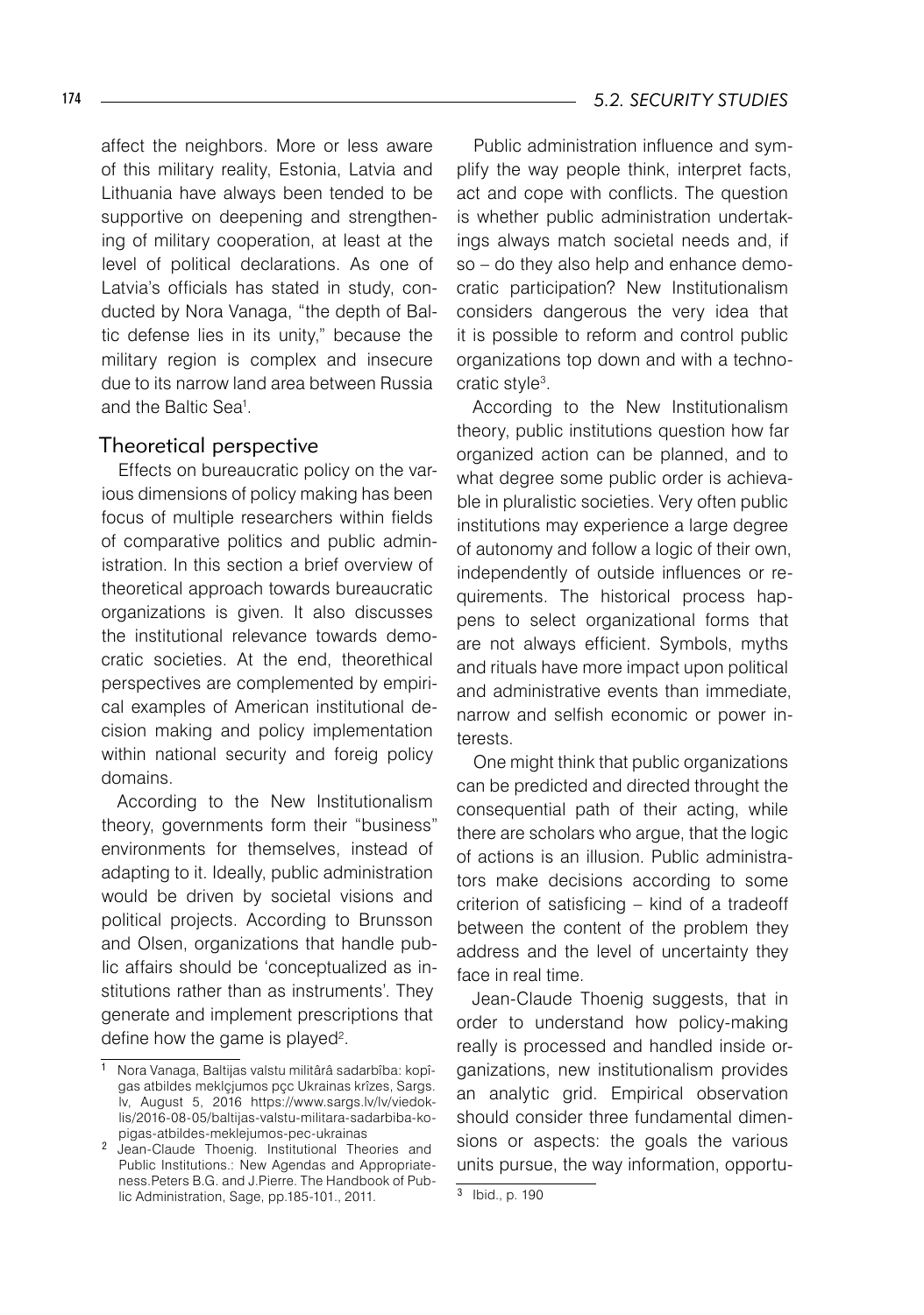### *Institutional effects on defense...* 175

nities and support are mobilized for action taking, and the choice of decisions processes at work. It should identify how far in a given action set four main mechanisms may exist: conflict avoidance behaviors, uncertainty reduction processes, problem solving as solutions seeking and finding initiators, and organizational learning dynamics through former experience and rules of attention allocation.

In fact public organizations function like political arenas. Power issues and power games model their functioning and their policies. Collective goals do not necessarily exist that would provide common references subsuming individual goals or particularistic preferences. Therefore institutional devices are needed in order to channel opportunistic behaviors and ensure some collective stability.<sup>5</sup>

Another impotant question is regarding the revelance of the bureaucratic functioning within democracies are – how well institutuions are built within the democratic systems, reflecting essence of democratic decison making and policy implementation and needs for national security in particular.

According to Thomas H. Hammond, democratic systems has developed in way, that they take policy-making power from the hands of autocrats and their bureaucrats and place it in the hands of elected political leaders. As Thomas Hammond has noted, it is an irony of twentieth-century governance that, as the social and economic responsibilities placed on democratic governments have increased, their elected political leaders have responded by delegating increasing amounts of policy-making authority back to unelected officials-in particular, back to the bureaucrats.<sup>6</sup>

Hammond is questioning, whether it is true, that expansion of the modern welfare state has occasionally stimulated claims that modern bureaucrats have become our new rulers? "Would it be a gross exaggeration to say that the bureaucrats in democracies are generally able to operate independently from elected officials?", Hammond is aksing (Hammond, 2003). Nonetheless, these bureaucrats often have at least some independent policymaking power, whether explicitly delegated to them or not. Hence, it is important to determine the conditions under which bureaucrats in democracies have more independent policy-making power and when they have less.

According to Hammond, this is evident that bureaucrats-both within and across democracies-do vary in the extent to which they are controlled by elected officials. Regarding evidence for differences within democracies, for example, there is general agreement that the Federal Reserve System in the United States is able to operate more independently from the president and Congress as it makes monetary policy than are, say, the Department of Agriculture and the Agency for International Development as they make agricultural and international aid policies. Evidence for these kinds of differences across democratic systems can be found in studies such as Aberbach, Putnam, and Rockman 1981 and Weaver and Rockman 1993.

Thoenig, J.C. (2005) 'Territorial Administration and Political Control. Decentralization in France', Public Administration, 685-708.

<sup>&</sup>lt;sup>5</sup> Ibid. p. 670

<sup>6</sup> Thomas H. Hammond, Veto Points, Policy Preferences, and Bureaucratic Autonomy in Democratic Systems, "Politics, Policy, and Organizations : Frontiers in the Scientific Study of Bureaucracy, Ed. by George A. Krause, and Kenneth J. Meier, University of Michigan Press, 2003. ProQuest Ebook Central, http://ebookcentral.proquest.com/lib/rsub-ebooks/ detail.action?docID=3414592 p. 73-104.

Aberbach, Joel D., and Bert A. Rockman. 2000. In the web of Politics: Three Decades of the U.S. Federal Executive. Washington, DC: Brookings Institution Press.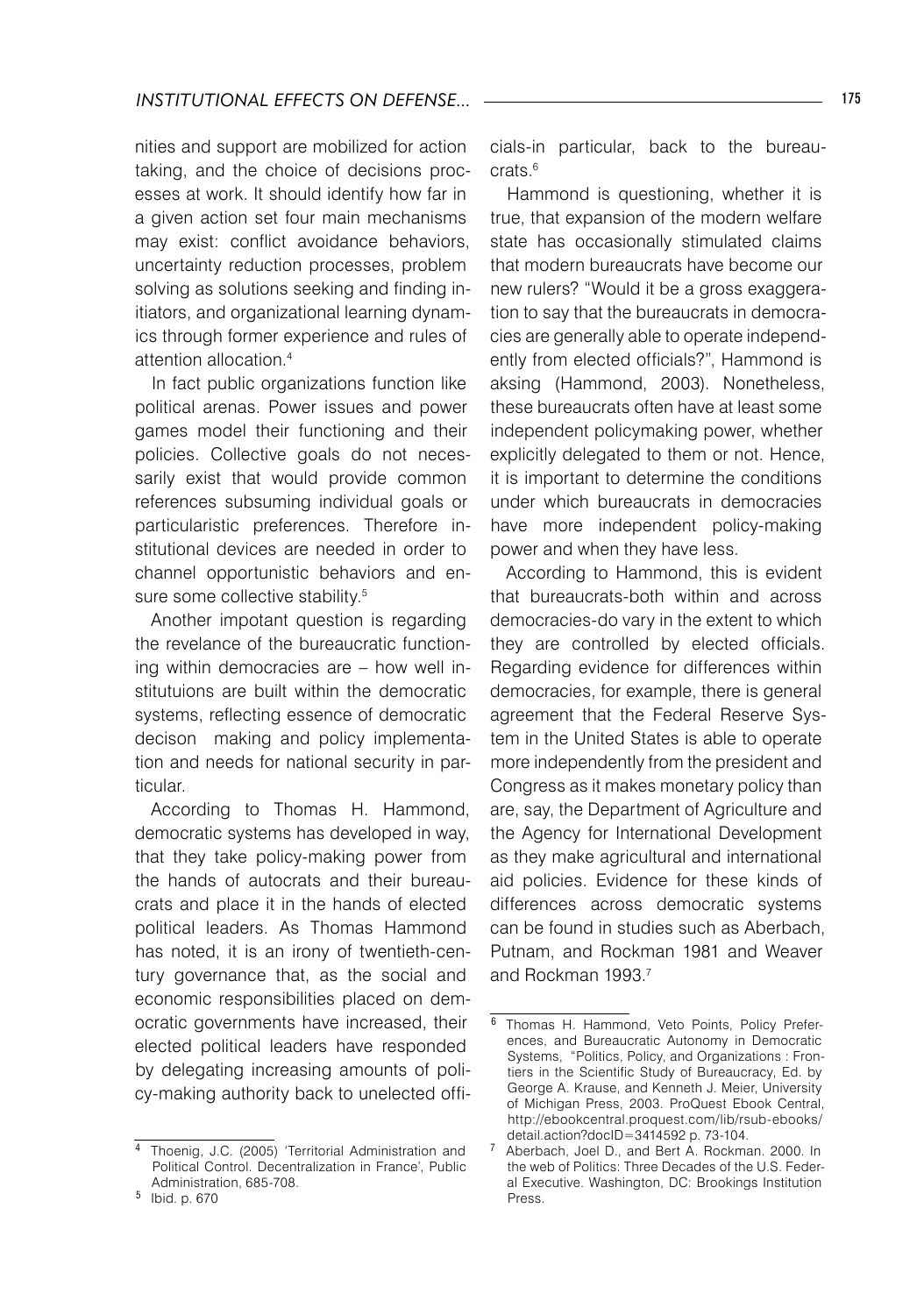According to Aberbach and Rockman, varying degrees of bureaucratic autonomy can have important consequences for the policies that emerge. The reason is that the policy preferences of the bureaucrats are not always representative of the policy preferences of their elected overseers. To the extent that the bureaucrats have policy preferences that differ from those of the elected officials, and to the extent that the bureaucrats also have some independent policy-making capability, then to that extent their policy choices will differ from those of the elected officials.<sup>8</sup>

According to David A. Cooper, Nikolas K. Gvosdev, and Jessica D. Blankshain there are two major reasons why the bureaucrats might develop an independent policy-making capability. One reason, which follows the tradition established by Weber, is that the bureaucrats may know more than the elected officials about what needs to be done and how to do it. Even if elected officials do not explicitly delegate policy-making authority to the bureaucrats, the bureaucrats' greater information, theoretical understanding, and operating expertise may give them scope for independent action.

The other reason why bureaucrats may develop a capability for independent action is related to an age-old strategy for victory in both warfare and politics: "Divide and conquer!" If the elected officials are divided among themselves (i.e., if they have differing preferences over what they want the bureaucrats to do), then the bureaucrats may be able to conquer (in the sense of maintaining some scope for independent action). But if the elected officials are unified in what they want the bureaucrats

to do, the bureaucrats may have to do what they are told.<sup>10</sup>

Most discussions of bureaucratic autonomy have focused on the autonomy that stems from the asymmetries in information, understanding, and expertise; less attention has been paid to the bureaucratic autonomy that may result from divisions among the elected officials.<sup>11</sup>

The ways, hof bureaucratic policy and institutions has shaped American decion making within national defense domain has been subject of "in-depth" analysis through difference periods of American diplomacy and national security developments.

Most recent evidence provided by Rebecca Ingber shows, that the 2016 U.S. presidential election and its aftermath have introduced many Americans to a new term in their political lexicon: the so-called "deep state." Some people allege that a collection of permanent civil servants and military, law enforcement, and intelligence officers work behind the scenes to shape U.S. national security policy along their preferred lines, largely ignoring the will of the duly elected President and his appointees.<sup>12</sup>

According to Ingber (2018) modern accounts of the national security state tend toward one of two opposing views of bureaucratic tensions within it: At one extreme, the executive branch bureaucracy is a shadowy "deep state", unaccountable to the public or even to the elected President. On this account, bureaucratic obstacles to the President's agenda are inherently suspect, even dangerous. At the other end, bureaucratic resistance to the President represents a necessary benevolent constraint on an otherwise imperial executive. This account hails the bureaucracy as the mod-

 $8$  Ibid.

<sup>9 9</sup> David A. Cooper, Nikolas K. Gvosdev, and Jessica D. Blankshain, Deconstructing the "Deep State": Subordinate Bureaucratic Politics in U.S. National Security, \ Foreign Policy Research Institute by Elsevier, 2018

 $10$  Ibid.

<sup>11</sup> Rebecca Ingber, Bureaucratic Resistance and the National Security State, 104 Iowa Law Review. 139, 2018

<sup>12</sup> Ibid.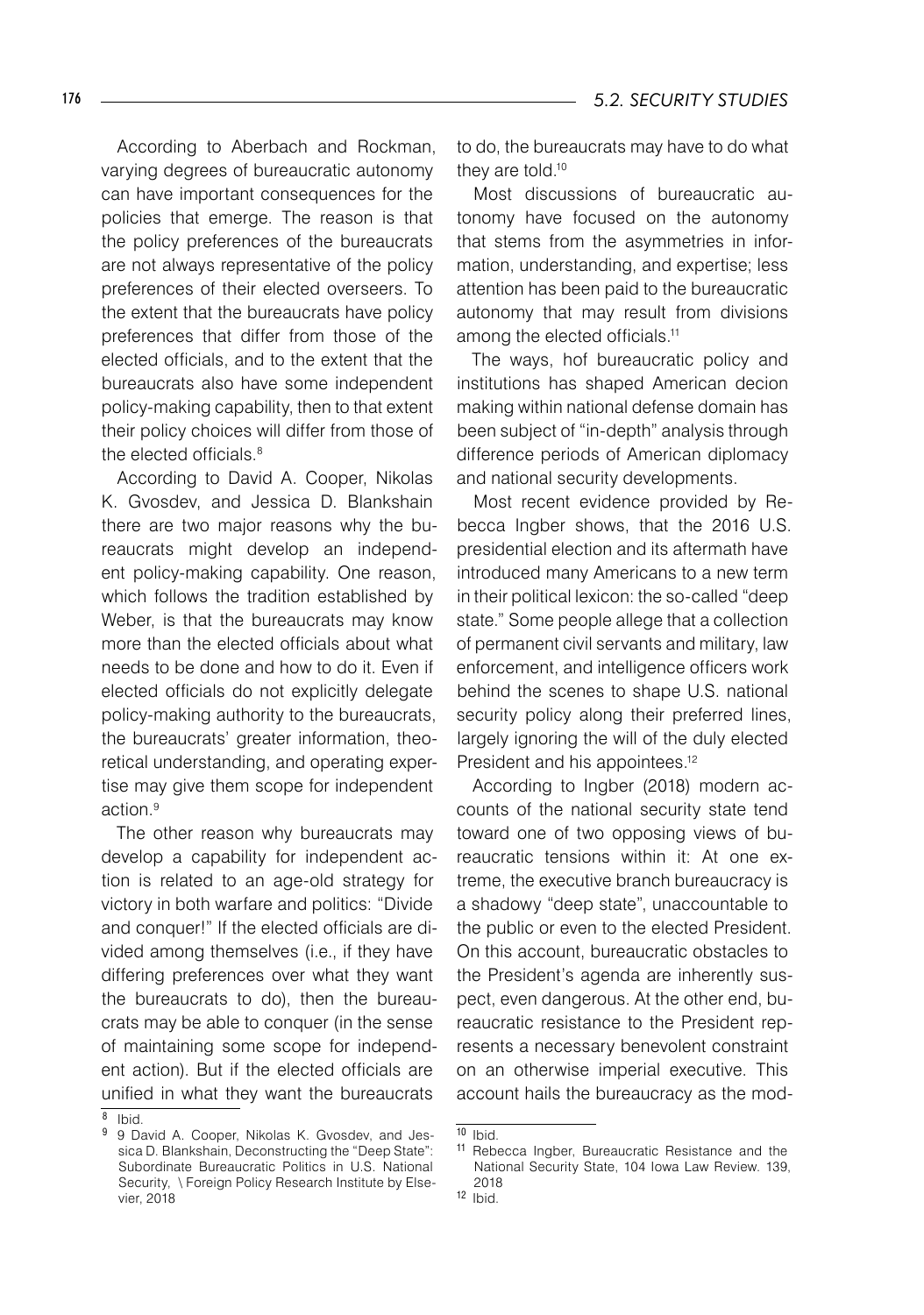ern incarnation of the separation of powers, an alternative to the traditional checks on the President of the courts and Congress, which are faulted with falling down on the job. These "deep state" and "benevolent constraints" approaches to bureaucratic behavior track debates in the scholarship over the legitimacy of the administrative state more broadly, and are used as rhetorical devices to challenge or defend current allocations of power.<sup>13</sup>

### Current institutional Baltic defense cooperation

Empirical study of this paper will examine to which extent bureaucratic mechanisms of the Baltic countries are following the policies of democratically elected bodies. It will also look at what role in the decision making within the domain of national security are playing these institutions themselves – serving the interests of the national security.

Transition towards a well-functioning defense system is still ongoing, and has faced new challenges after Russia's aggression in Ukraine in 2014. However, as pointed out by Glen Grant, certain high ranking civilians and military personnel in the Baltic countries are still in their positions since the mid-1990s, when absence of qualified professionals allowed them to take high positions within Ministries of Defense and the military – in the absence of any relevantly qualified and skilled local personnel.14

There are multiple political layers which influence regional defense and security policies, and are well connected with defense establishment of the Baltic countries.

Modern military cooperation among the Baltic States began as early of 1990s,

 $\overline{13}$ 

when all three countries began to reform their armed forces. The assistance of foreign countries, mainly Northern European countries, was of great importance influencing the defense and security establishment of the Baltic countries, as they perceived the three Baltic States as a single entity. When evaluating the development of ioint projects, it should be noted that it was difficult for Ministries of Defense in common effort with ministries of Foreign affairs to launch long term projects with deep impact on security and defense cooperation. BALTBAT project, recognized as a successful Baltic cooperation endeavor, ceased to exist after joining the Alliance (NATO). Although Estonia tends to seek alternative platforms for cooperation with the Nordic Defense Cooperation (NORDEFCO) countries, in particular Finland to Sweden, this cooperation is on an ad hoc rather than strategic basis.

Members of the Parliament of the Baltic countries always have carefully listened to the advice of the credited and more competent and informed officials of the ministries of the defense and the foreign affairs. Especially it has been a tradition since the Baltic nations assumed membership within the NATO Alliance and European Union. Ministries of defense and of the foreign affairs usually set the Agendas for their Governments and Parliaments in order to follow up with the requirements of NATO accession within the complicated partnership requirements. Tradition of this "competence" has continued over the years of Baltic membership in NATO. Legislative bodies followed professional advice coming from defense establishment, questioning it perhaps in the general terms.

For example, when Latvia was on the way to comply with the rules and conditions set by European Union between 1998 and 2002, the Government piled hundreds

<sup>14</sup> Interview with Glen Grant, O. Nikers, Baltic armies still faced by cooperation, training and leadership challenges, The Baltic Times 2019 June 27, https:// www.baltictimes.com/baltic\_armies\_still\_faced\_by\_ cooperation\_\_training\_and\_leadership\_challenges/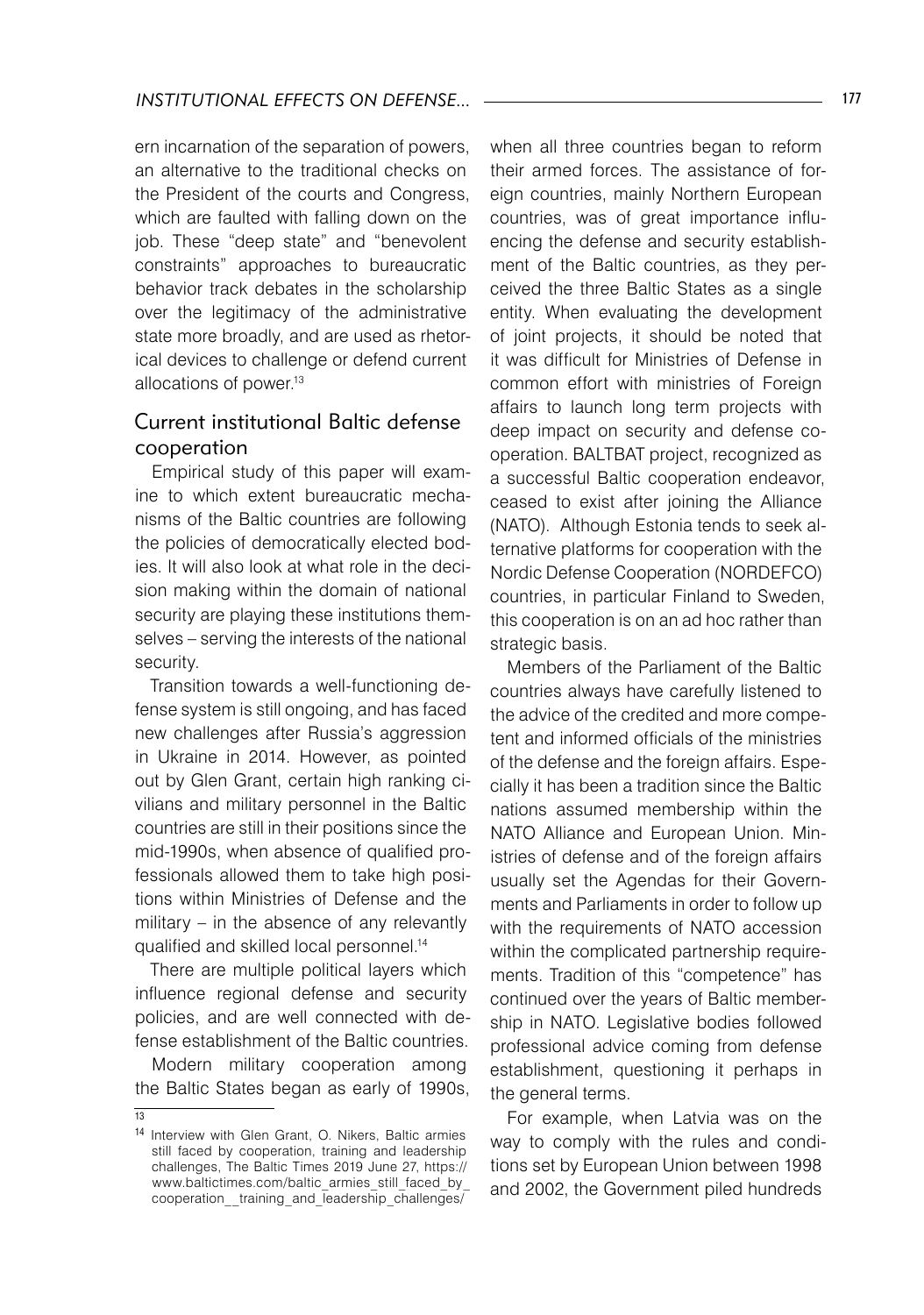of Draft Laws to the Parliament and regularly checked if these regulations were successfully adopted. Similar "symbiosis" of government and Parliament were observed also within the policies of national security since Latvia and other Baltic nations opted for a NATO membership. This does not prove that institutions were working contrary the national security interests. This does, however, indicate the necessity to set boundaries as required by principles of democracy, where this relationship should be changed in favor of Parliament's right to decide.

It can be argued that these were not Parliaments of the Baltic countries who were setting the particular tasks for the governments early 2000's and later, but opposite – Ministries of Defense and Ministries of Foreign Affairs who tasked Parliaments of the Baltic countries to adopt certain legislation in order to fulfill conditions set by NATO and European Union. It can also be argued that this tradition can still be observed.

Therefore, transformation and development of the Baltic armed forces was determined by the agendas set by NATO and the EU Commission, which was passed directly to the ministries of the Baltic countries and subsequently to their Members of Parliament, meaning active participation of their armed forces in international operations or EU-led international operations. Although the participation of the Baltic countries in international operations was different in terms of contingents, the practical experience gained was similar. A positive exception is the participation of the Latvian Special Operations Unit in the Lithuanian Special Operations Force in Afghanistan 2011-2013 (MIL, 2014). As a result, the Baltic Armed Forces have developed in a complementary manner thanks to targeted foreign assistance, NATO membership and the same international operations. It was

much simpler task for Latvian government to reach agreement with Lithuanian government on cooperation within this project, as it was internationally determined by the existing NATO operation in Afghanistan.

Despite some success in institutional defense cooperation, there are factors that seriously hamper bureaucratic coherence among the Baltic countries and their institutions – and these issues are different spending priorities, divergent strategic views and personality disagreements in particular.

Different priorities how to allocate defense spending only partly explains why there is a lack of joint military procurement in Estonia, Latvia and Lithuania. Latvian officials have differing views on joint military procurement as such, even if all three Baltic States would have the same financial means to purchase the same equipment – administrative and legal regulations make it much more expensive. As a result, some attempts of joint procurement resulted in more expensive projects, owing to different bureaucratic procedures. At the military tactical level, the situation is different and there is closer institutional cooperation, especially in the field of military training. For example, Estonia has conducted training in Latvia because of the lack of proper national facilities.

On the other hand, Estonians withdrew their participation from BALTRON project due to a lack of personnel and ships they were able to allocate due to the other organizational priorities. Estonians argued that, from a strategic point of view, membership of the NATO Permanent Minesweeper Group was far more important than membership of BALTRON, so it is clear that the reason for this decision was a lack of naval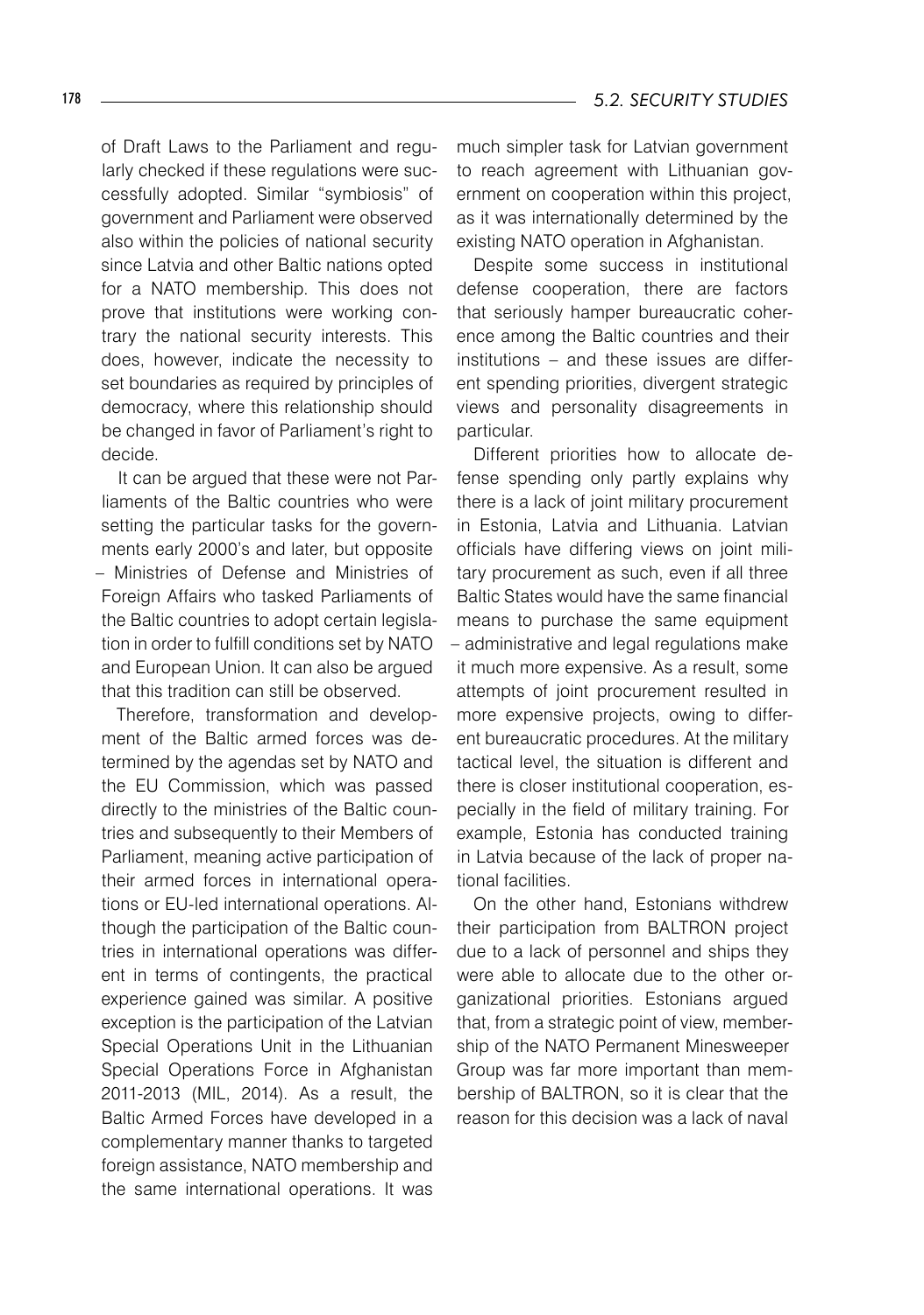military personnel<sup>15</sup>.

Disagreement within BALTRON project seriously affected the unity of the Baltic countries. Latvians and Lithuanians, on the other hand, criticized Estonians for inefficient use of money for defense16. Another argument is that, in absolute terms, the defense budgets of the Baltic States are not very different. The financial aspect has had a partial impact on the development of joint military projects and procurement in the Baltic States, but it has certainly hindered by constructive cooperation and good interpersonal relations.

There is no common strategic vision established institutionally among the Baltic States, basically, the Ministries of Defense – how defense and security cooperation should develop. Estonia is trying to position itself as a small but highly successful country that allocates a decent amount of financial resources to defense issues, providing criticism towards the other two Baltic States.

Lithuanians, on the other hand, have been seeing Baltic co-operation as a very ambitious project, lacking estimates for the practical implementation of their initiatives, yet being more supportive towards this concept that Estonia. Attitudes towards the Baltic defense cooperation from the side of Lithuanian defense establishment have dramatically changed since the moment of Russia's military actions in Ukraine in 2014.

Among initiatives which reflect the hardships of institutional defense cooperation among Estonia, Latvia and Lithuania, is the creation of a joint Baltic division, which so far was not possible due to limited number of military personnel in all three countries, and issue of command and control over

such a unit. Latvians are usually those who always have been in favor of deeper military integration and interdependence the most, but strategically Latvian Ministry of Defense does not see greater value of insisting and pushing harder on more concrete defense and security synchronization among the all Baltic countries.

There are also divergent views on what a strategic partnership should be, since each of the Baltic States seeks to build cooperation on a bilateral basis. Estonians seek it with Finns and Swedes, Latvians with Norwegians and Swedes, and Lithuanians with Poles. As mentioned above, none of these efforts can be considered successful, as cooperation is only on an ad hoc basis, and the Scandinavian countries are reluctant to form a strategic partnership with the Baltic States because of their attitude towards Russia. Thus, the differing strategic visions of the Baltic States, often determined by national interests, are what seriously hinder cooperation between them, and the financial aspect is secondary, as it always follows a strategic setting.

Disagreements between individuals are among the most institutionally related factors, which affect Baltic defense cooperation. Mutual relations between certain officials of the Ministries of Defense of the Baltic States are another pressing issue that hinders dialogue and military cooperation, as they have a significant influence on other policy makers.<sup>17</sup> Research conducted by Nora Vanaga reveals, that personal disagreements and rivals between certain officials among Ministries of Defense may require the direct intrusion from higher level government<sup>18</sup>.

Strategic disagreements based on na-

<sup>15</sup> Nora Vanaga, Baltijas valstu militârâ sadarbîba: kopîgas atbildes meklçjumos pçc Ukrainas krîzes, Sargs. lv, August 5, 2016 https://www.sargs.lv/lv/viedoklis/2016-08-05/baltijas-valstu-militara-sadarbiba-kopigas-atbildes-meklejumos-pec-ukrainas  $16$   $ibid.$ 

<sup>17</sup>

<sup>18</sup> Jermalavičius, Tomas. 2009. «Baltic military cooperation: past, present and future.» In: Estonian Foreign Policy Yearbook 2009, edited by A. Kasekamp. Tallinn: Estonian Foreign Policy Institute, pp. 123-148.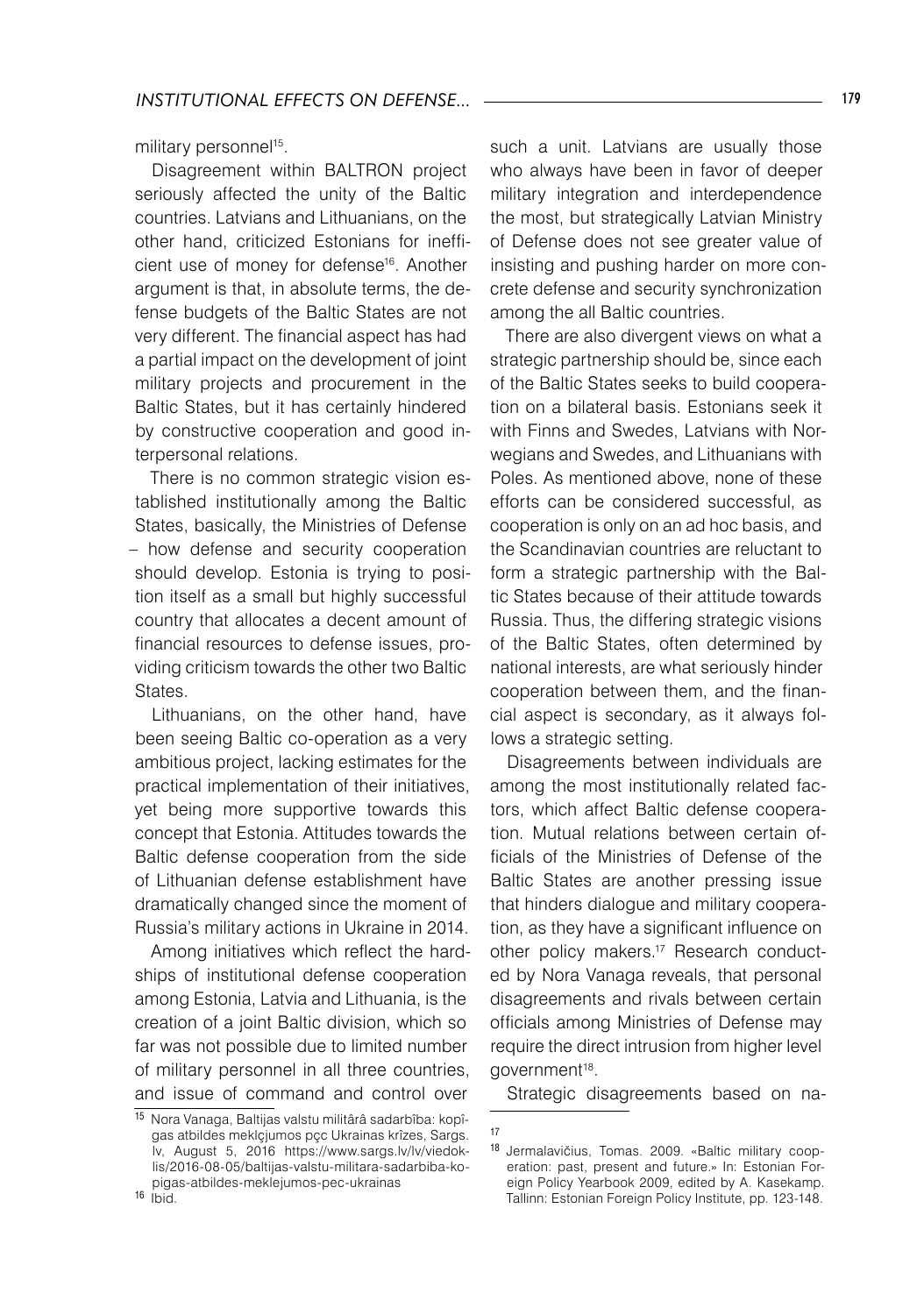tional interests exist in all sectors of the Baltic States. Military co-operation is usually cited as one of the good examples of co-operation between the Baltic States. In the defense sector, according to Vanaga research (Vanaga, 2014) policymakers in the Baltic States act rationally, but they value short-term perspectives without seeing the positive aspects of cooperation in the long-term as more important than the negative. Regarding the long-term perspective, the Latvian official, who has experienced the development of Baltic military cooperation from its inception, is optimistic that the leaders (both political and defense ministry officials) come and go, but given the nature of Baltic cooperation and the main objective, which includes practical action, is permanent and stable<sup>19</sup>.

The main areas where countries are actively working together are, first and foremost, the diplomatic level, which means that cooperation among the Ministries of Foreign Affairs and other diplomatic channels work better, that inte-expert cooperation among the defense establishment of the Baltic countries.

Different, institutionally established and maintained defense concepts are another issue of current bureaucratic mis-coordination among the Baltic countries. There are many questions that arise from this issue, and as it was questioned by Glen Grant in the Baltic Interoperability Report – 1) is it possible at all to have military interoperability between the states with totally different security concepts, 2) do decision makers understand what it all means to fight seriously, 3) is there the political will to send troops to another country, and 4) who can

and will give the orders?<sup>20</sup>

The established differences are shown as follows – the average size of the Estonian Regular Armed Forces in peacetime is about 6000 persons, of whom about half are conscripts. Thus the reality is about 2500 regulars of all ranks and in all three services. The Voluntary Defence League is highly recruited with about 15000 members. The planned size of the operational (wartime) structure is 60000 personnel with the high readiness reserve of about 21000 personnel. This largely conscript system is based upon a mix of historical desire for high numbers, a tactical approach to defending territory at all costs, Soviet legacy thinking from the original designers and a heavy influence from Finland<sup>21</sup>.

Latvia is a country of 1.9 million people and dropping daily. It has a small professional army but this has been starved of resources for 10 years since the international financial crisis in 2007, when it abolished conscription. It is now playing catch-up in terms of procurement. It has 5500 professionals and can deploy a regular Brigade of 2 mechanised Latvian battalions and a Canadian mechanised battalion.

Lithuania adopted professionalization in 2008 with mainly British organisations, training and structures and was then clearly the most operational of the three. After the Ukraine invasion in 2014 they decided to go back to conscription to double the force. This immediately watered down the quality, stretched the system and brought equipment and readiness problems across the whole force.

Another issue, which reflects low profile of synchronization of defense and security concept and strategy among Baltic defense establishments are absence of coherent defense policies regarding the most

<sup>19</sup> Nora Vanaga, Baltijas valstu militârâ sadarbîba: kopîgas atbildes meklçjumos pçc Ukrainas krîzes, Sargs. lv, August 5, 2016 https://www.sargs.lv/lv/viedoklis/2016-08-05/baltijas-valstu-militara-sadarbiba-kopigas-atbildes-meklejumos-pec-ukrainas

<sup>20</sup> Olevs Nikers, Otto Tabuns (Ed) Baltic Interoperablity report, The Jamestown Foundation 2019, p. 14.

<sup>21</sup> Ibid., p. 15.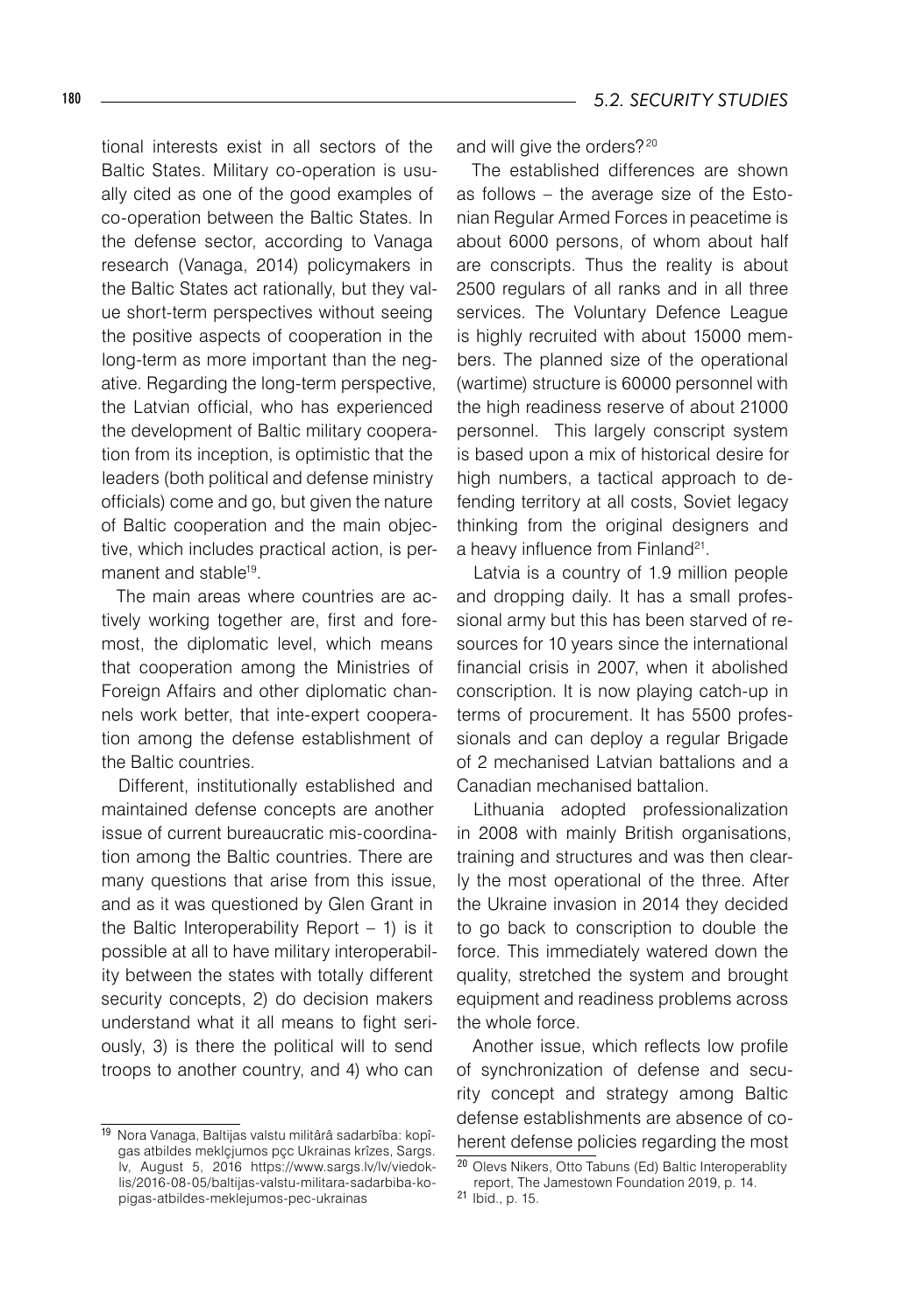pressing security issues, namely Air Defense and Maritime security. Against such a threat, the Baltic States presently possess only very limited air defense capabilities. A comprehensive air defense system, however, is well beyond their financial reach.22

There is a need for a maritime security strategy which should be developed in the nearest future and which is still ignored by decision makers of the Baltic countries or those who influence these decisions – officials of the ministries of Defense of the Baltics and their budget allocation priorities. Such a Maritime strategy would discuss the maritime situation, the threats, and the importance of the maritime domain to the national economy and security and verbalizing how it wants to efficiently and effectively tackle the maritime missions it needs to ensure its security.<sup>23</sup>

Defense and security establishment is not only influenced by differences in budget allocations, conflicting strategies and personal factors of the officials of ministries of defense. Another factor, that has impact of institutional behavior of the Baltic defense sector and its institutions are the influence of international actors, mainly – NATO and U.S. as a strategic partner is separate.

As it was noted in study, conducted by Mâris Andțâns and Uěis Romanovs (2017), Western partners were tended to support trilateral projects as a way to reach out to the three similar countries at once rather than treating each separately. Initially, each of the three countries was mentored by the Nordic countries – Estonia by Finland, Latvia by Sweden and Lithuania by Denmark, the only NATO member state among the informal mentors. This factor not only led to a coordinated approach as the Nordic countries supported the trilateral projects, but also resulted in a diversity of military approaches and military cultures among the three, thus impending military cooperation to this day (in particular, the influence of Finland on Estonia has differentiated Estonian Defence forces from Latvian and Lithuanian counterparts, with strong emphasis on territorial and total defence in the former)<sup>24</sup>.

As noted by Mâris Andțâns, first intentions to cooperate trilaterally among the Baltic States were expressed as early as 1991. But the first significant common project deserving the utmost attention was the Baltic Battalion (BALTBAT), inaugurated in 1995. Its primary roles were to contribute to the peacekeeping efforts of the international community and to enable Baltic cooperation with NATO in the same field.

"However, BALTBAT served a much broader spectrum of matters. First, it was used as a role model for other trilateral cooperation projects in the future. Second, it provided a platform for the professional development of military personnel and contributed to the improvement of military capabilities in the three states. And, finally, BALTBAT supported Baltic States' NATO membership aspirations by providing international experience and an opportunity to position themselves as contributors to international security, emphasize Mâris Andțâs. The BALTBAT project was closed in 2003, just before the Baltic Countries joined NATO.

According to Mâris Andțâns, "during the past few years, with the increase of the

<sup>22</sup> Lawrence, A. Challenges in Developing a Common Baltic Air Defense, in Nikers. O., Tabuns O. (eds) Baltic Interoperability Report, The Jamestown Foundation, 2018, p. 37.

<sup>23</sup> O. Nikers, O. Tabuns (Ed.) Baltic Security Strategy Report, The Jamestown Foundation, 2019, https:// jamestown.org/product/baltic-security-strategy-report/

<sup>24</sup> Mâris Andțâns, Uěis Romanovs, The Trilateral Military Cooperation of the Baltic States in the "New Normal" Security Landscape, Riga Conference papers 2017 http://liia.lv/en/news/insight-into-the-riga-conference-papers-2017-security-in-the-baltic-sea-region-realities-and-prospects-641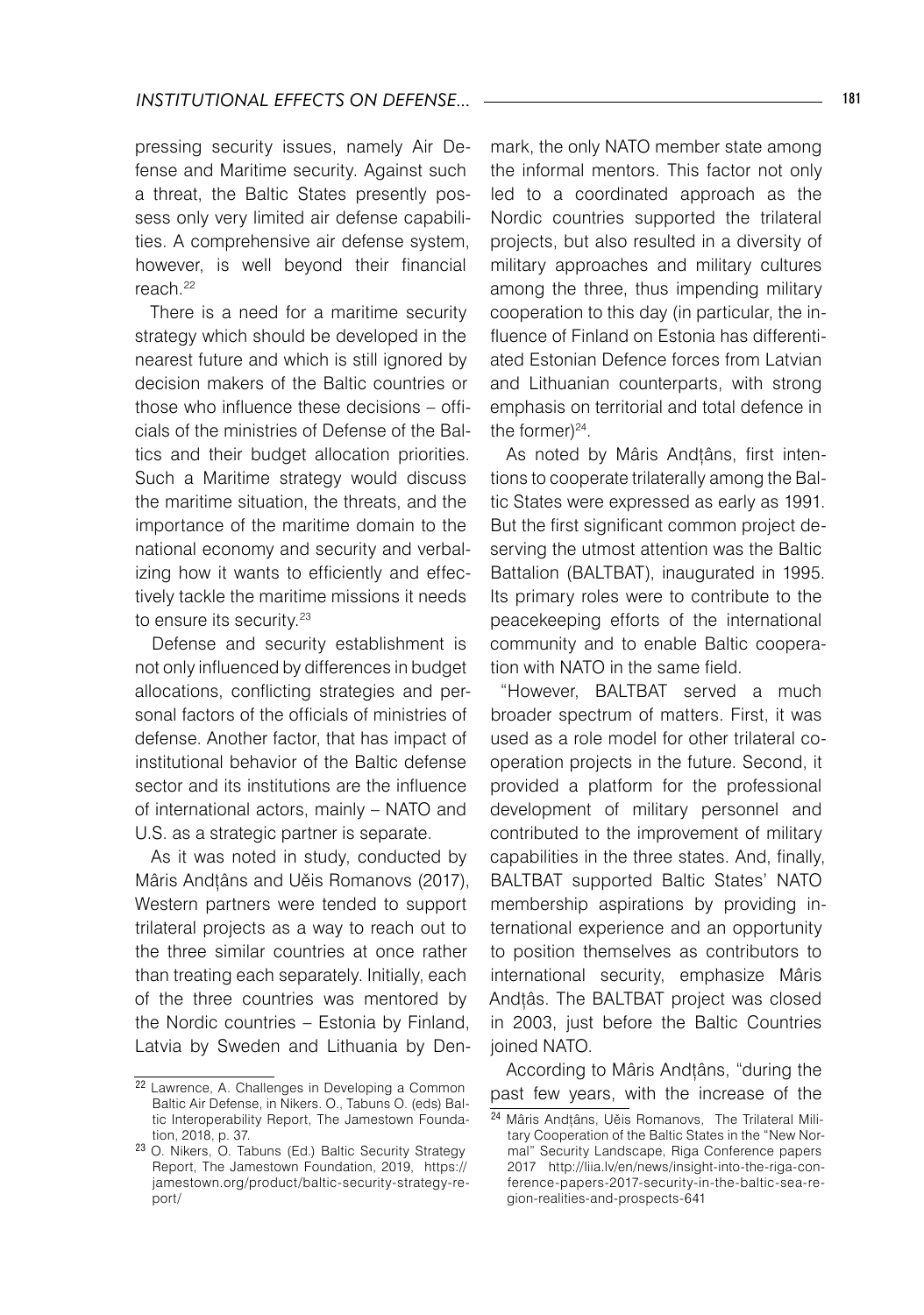defence budgets, the Baltic States have initiated a number of very similar capability development projects independently from each other, including the procurement of infantry mobility and force protection platforms (armoured vehicles), indirect fire support systems (self-propelled howitzers), anti-tank, air surveillance and air defence systems. These procurements have not only demonstrated different choices in equipment, but also different primary cooperation partners, with Lithuania choosing Germany as its main supplier, Estonia retaining Finland as an example and partner, and Latvia following a less coordinated approach to partnering (Andțâns, Romanovs 2019).

 Therefore, it is possible to follow in conclusion, that ministries of defence of the Baltic Countries do not see or utilize benefits of joint procurements. From this authors' perspective, increasing the trilateral cooperation in the procurement domain would allow saving resources and increasing military interoperability. Joint procurement projects would not only allow purchasing equipment at a lower price but would enable three states to benefit from the sharing of resources required for the project management, allow saving financial resources for training of the military personnel operating and maintaining the equipment as well as decrease life-cycle management expenses. In the longer run, the possession of similar equipment would gradually close the gaps in military doctrine, military culture and capabilities, thus setting the preconditions for an expansion of military cooperation.

Further strengthening the existing trilateral cooperation in the military education and science should be considered. BALT-DEFCOL could offer much more than the current courses if conditions were set right. First, the college could become a regional

centre of excellence for professional military education, enabling effective sharing of educational resources, professional development opportunities for instructors and management of best practices processes and databases. Second, the college could boost its research capabilities by becoming the hub of expertise on regional military security matters and professional military education. On top of that, decision makers should consider also broadening trilateral cooperation in military science. As it was pointed out by Mâris Andțâns and Uěis Romanovs, currently, the only Baltic military education establishment to offer an opportunity to study for a doctoral degree is the General Jonas Žemaitis Military Academy of Lithuania (in collaboration with other Lithuanian universities), though only in political science.3 Given the limited number of potential candidates, it would be wise to consider a common Baltic doctoral programme in military science that could give a boost to military research in the Baltics and attract potential military science students from overseas (Andțâns and Romanovs, 2017).

According to Glen Grant, the three Baltic States have a strong record of coordinating policy positions at key times. They coordinated well in regard to Baltic Air Policing, or in their approach to the Wales and Warsaw Summits. Also in 2017 all three Baltic countries uniquely concluded a "military Schengen" agreement for simpler and faster movement of NATO Allied Forces within Estonia, Latvia and Lithuania, a move that NATO now wants to implement throughout Europe. The importance of this 2017 agreement should not be underestimated. However, aside from the flagship initiatives of the 1990s (BALBAT, BALTNET, BALTRON and BALTDEFCOL) when outside pressure and assistance heavily encouraged cooperation, the three states have achieved lit-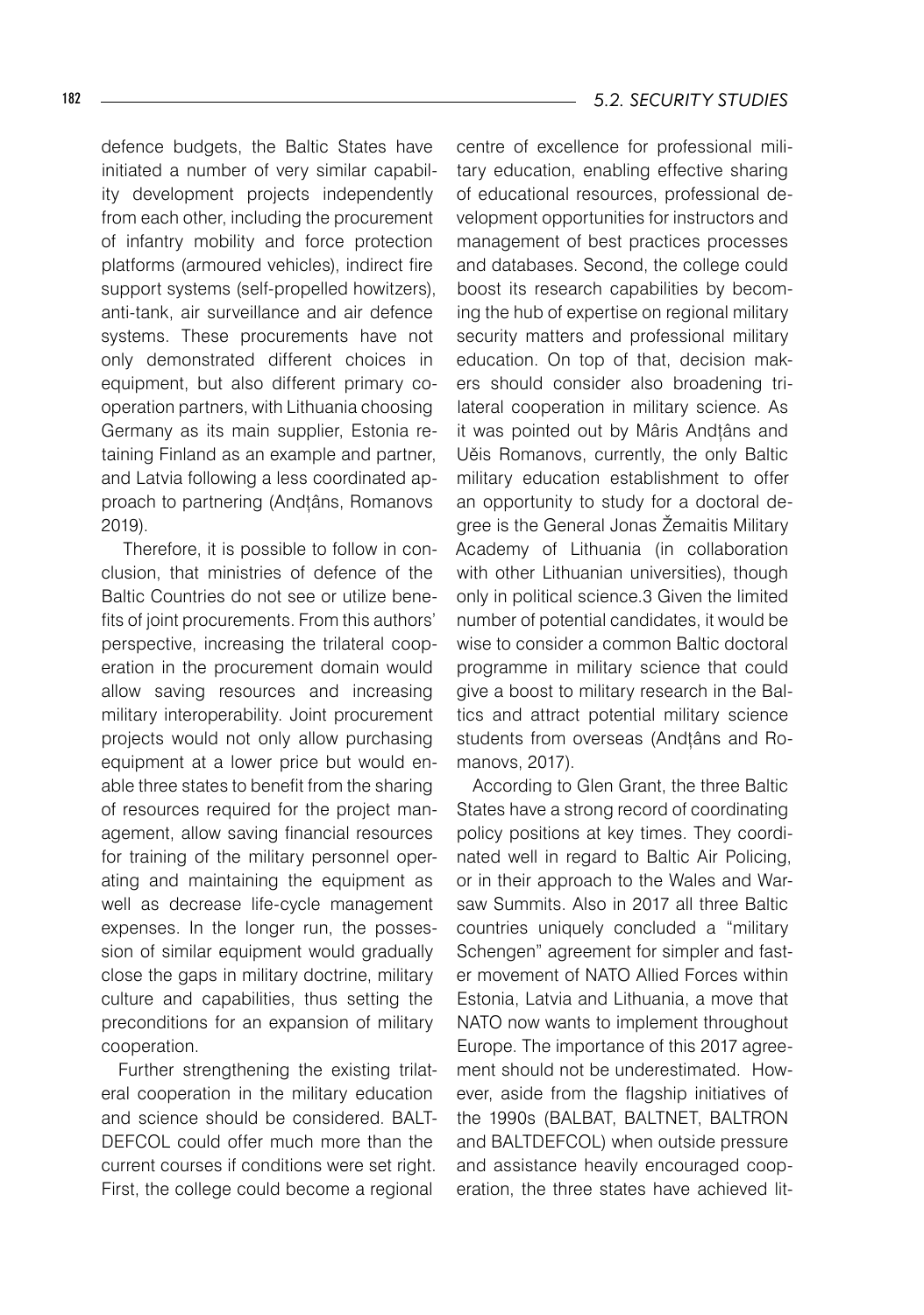tle else together when it comes to concrete projects<sup>25</sup>.

As it was emphasized by Glen Grant, expert within the Baltic Security Strategy Project, trust, which is probably the most important factor in successful defence cooperation, is missing at all levels. Strong notions of sovereignty, differences in strategic culture, and a lack of alignment of defence planning also stand in the way of defense cooperation among the Baltic nations.

"Now any increased joint capabilities and abilities need to be publicly demonstrated to Russia, meaning that already existing joint capabilities need to be coordinated at the regional level. Instead of determining and meeting the individual needs of Estonia, Latvia or Lithuania, a politically clear focus on the regional level is needed. In this regard, problems in one of the Baltic countries in developing its military resources are and should actually be a common concern for all three Baltic countries. Should this idea of joint efforts not be acknowledged and adopted swiftly enough in the Baltic region, help should be provided by NATO in the form of guidelines to local politicians of how to jointly plan, train and develop military capabilities", says Glen Grant (Grant, 2019).

The challenge is that all three countries tend to use long term plans and programming tools with heavy legal frameworks that discourage rapid change. Greater flexibility of planning is needed in order to provide the conditions for common acquisition and to reduce duplication and waste. Modest results have already come from ammunition procurement. Setting up a Baltic States Ammunition and Fuel agency are two key subjects where enhanced capability can be sought and this could be expanded to

other common procurement areas if successful.

Nonetheless, the big challenge now appears to be who will lead the changes needed. The three countries have shown little willingness for radical solutions themselves, preferring to stick to well-worn national plans and programs.

According to the conclusions of the Baltic Security Strategy project (BSSP) on political level there are issues related to ability to conduct joint projects as well as relations with allies, delivery of joint messages – that is constantly discussed between ministers, Chiefs of Defense/ Chiefs of Staff, Policy directors, commanders of all services, as well as SOF and voluntary force commanders have a meetings at least twice per year. System is both vertical and horizontal – questions of smaller significance are resolved "on the spot", more important issues are pushed "up the ladder" from lower levels of decision-making to higher. Good practical example is ability of quick exchange of information among 3B about cyber incidents and even perceived preparations for a cyber-attack on information systems and networks<sup>26</sup>.

The three states also looked more often to outside countries (and usually different ones) for working military cooperation not to the other two. This conceptual division also extended to development of each state's volunteer forces. These forces, aimed at bringing the military closer to society, are now organized and subordinated in a different way in each country. As a result, they have few opportunities in the way of tactical cooperation for using their military capabilities in any joint fashion. The first logical conclusion is that for cooperation to be successful it has to be at the manage-

<sup>25</sup> O. Nikers, O. Tabuns (Ed.) Baltic Security Strategy Report, The Jamestown Foundation, 2019, https:// jamestown.org/product/baltic-security-strategy-report/

<sup>26</sup> O. Nikers, O. Tabuns (Ed.) Baltic Security Strategy Report, The Jamestown Foundation, 2019, https:// jamestown.org/product/baltic-security-strategy-report/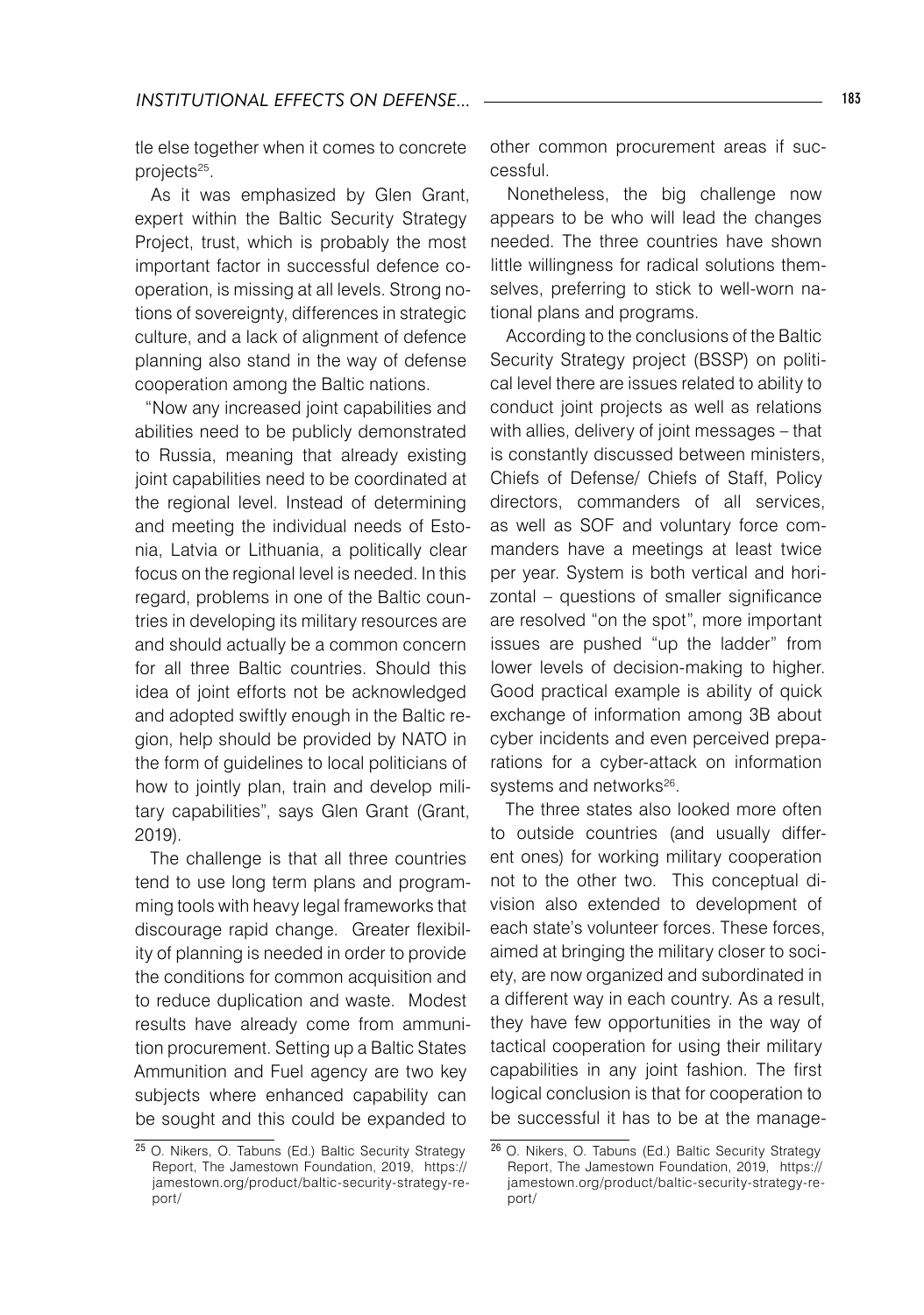rial or operational level not unit level as the national defence systems are unlikely to change after years of individually focused development.

As it was emphasized by the BSSP experts, many joint initiatives of the Baltcis countries were "foundered" upon budgets and bureaucracy and the defence ministries often appeared to lack energy to overcome the problems. In 2016 Estonia decided to leave the project needing the finances to focus instead on the standing NATO mine countermeasure squadron. It is a point worth asking why all three countries did not try to cooperatively change BALTRON into a standing NATO squadron themselves that would have given them excellent command opportunities. This single nation focus appears symptomatic of the national development of all three states.

Other Baltic cooperation has been with BALTCIS, strongly supported by Germany, BALTPERS and BALTMED both initiated and supported by Sweden . As with other cooperative ventures, these have increased operational capability of the three nations but they have not developed the tri-national capability at the strategic or operational level<sup>27</sup>.

# Cultural behavior and organizational habits – the Baltic States

Another factor that has strong influence the institutional cooperation among the Baltic countries is cultural features, which are dominating societies of the Baltic countries. Organizational cultures in the three Baltic countries are strongly shaped by cultural differences within the societies of every Baltic nation.

Analysis, provided by Glen Grant within the Baltic security strategy project shows, that Estonians in general welcome manag-  $27$  Ibid.

ers that give them the opportunity to state their opinions and express disagreement, as well as to be included in the decisionmaking process. But in the defence system the country has a serious cultural fault line: the military leadership largely retains the old Soviet ways of thinking and acting and demonstrates very high power distance tendencies. The military boss-subordinate relationship is visibly more hierarchical than the national score. This brings reduced capacity for independent thought or for proactive working<sup>28</sup>.

This is much less so with the volunteers in the National Guard where hierarchy works more by friendship than by order. Power distance also creates a difficult relationship between the military and MOD. The Soviet thinking norms based upon power have little time for civilians or women and their non-military judgement. Civil control of the military has often proven difficult if not impossible. This has created tension in the even quite recent past concerning the direction that Estonian defence should take. This has reflected in how the budget should be spent; with a straight opposition between a desire for numbers on the side of the military and coherent and affordable capability on the side of MOD. There is significant improvement as reflected in audit office reports but key areas of weakness still exist (Grant, 2019).

According within the Baltic Interoperability report (BSSP, 2019), Estonia is also an Individualist country with a score of 60/100. Most Estonians believe that everyone should be allowed to do their own thing, reach new heights or even dig their own graves. They certainly do not see themselves as "Baltic", more Nordic or European. Work situations are driven more by a task-orientation than by a relationship-orientation, which is to

<sup>28</sup> Olevs Nikers, Otto Tabuns (Ed) Baltic Interoperablity report, The Jamestown Foundation 2019.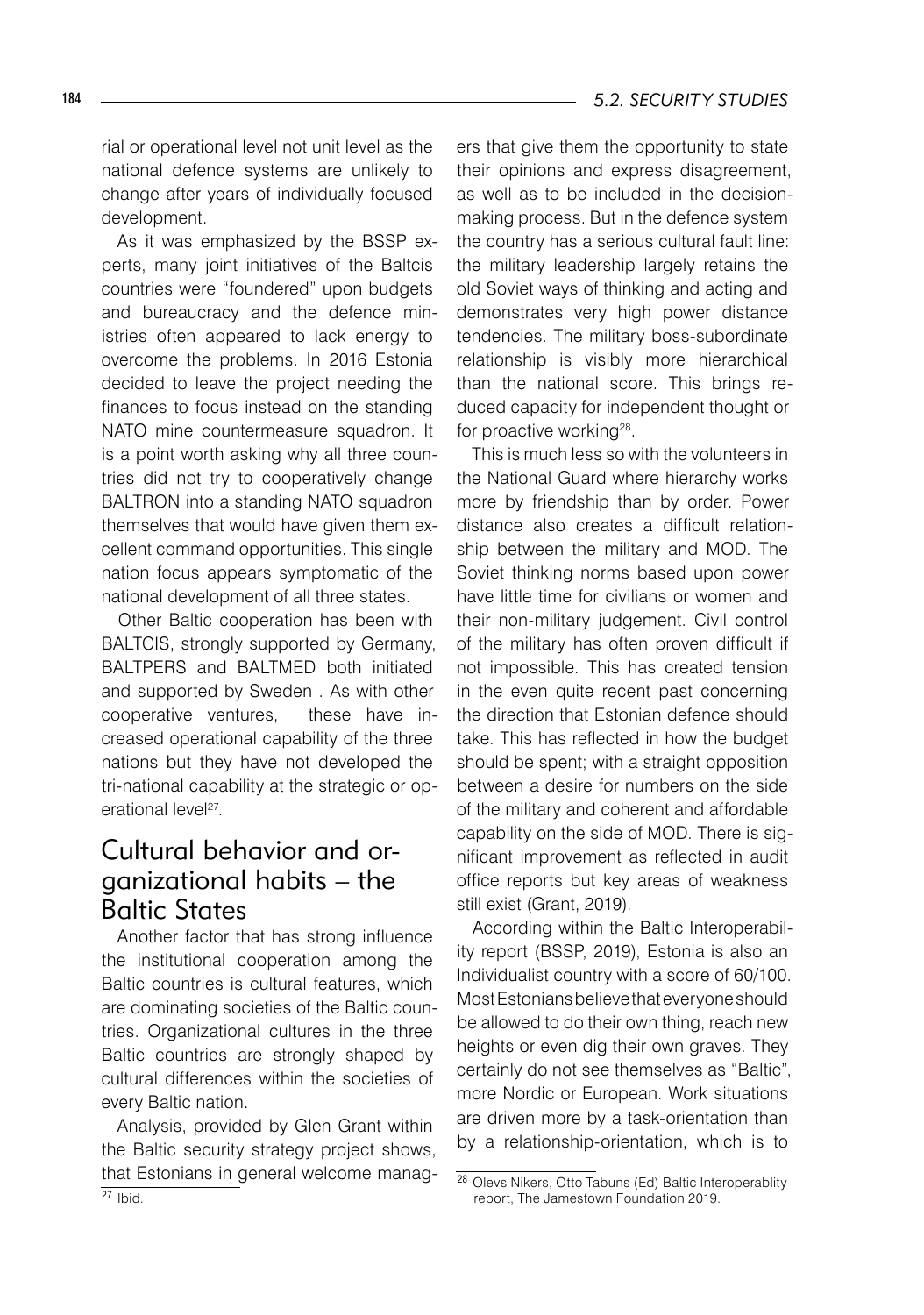say that for Estonians, work relations serve a functional purpose. Achievement is reflected directly on the person responsible. Estonians tend to be direct communicators. They usually say what they mean and mean what they say and there is limited time for small talk. It is therefore not surprising that they tend to gravitate towards culturally like-minded countries such as Finland, the US and UK for their defence relationships. Fortunately it is UK that is deployed with them in eFP. Given the respect that the Estonian military has for UK after many years of working together on NATO operations, it is unlikely there will be personal tensions about strategy or the need to change. But this Estonian characteristic makes it very hard to assess if in a time of crisis and with differing views on strategy, civilian control of the military would remain solid against a combination of individualistic and power based military tendencies. In WW2 the Estonian Signal Battalion disobeyed the political order to lay down arms when Russia threatened and went to Narva to fight $29$ .

Another factor which is affecting the institutional cooperation according to Glen Grant is the complete difference between the political pragmatism of the MOD versus the very different and more inward looking character of the military staff. Both see international interoperability as a good thing but the underlying motivation is totally different. In MOD it is seen as a political necessity for joint and cooperative NATO action against Russia (outward looking), in the staff it is a way to get more resources for the defence of Estonia (Inward looking).

Latvia also has a low score on the power distance dimension (44/100). Latvians show tendencies to prefer equality and a decentralisation of power and decisionmaking. Control and formal supervision is generally disliked among the younger generation, who demonstrate a preference for teamwork and an open management style. However within the military there still exists a caucus of older officers similar to those in Estonia who favour control and discipline as the key tools for leadership. Long meetings and some intolerance of ideas are still in vogue. But the low power distance overall likely reflects the ease with which the country was able to move to professional forces in 2004. The authoritarianism power based style of conscription is seriously disliked by the public as a Soviet hangover. Conversely despite the low power distance there is a normal military sense of loyalty and deference towards authority and status. This attitude makes Latvian forces respecting of political authority and thus more likely to cross borders if ordered than their northern counterparts<sup>30</sup>.

Latvia is an Individualist country with a high score of 70/100, and it is important to remember that Latvians remained individualist during the soviet occupation. The score accentuates the aversion of being controlled and told what to do. Historically this came out as delaying or trying below the surface to reshape unpopular orders; something that still occurs today in all walks of life. The younger generation are more focused on their own performance rather than that of the groups. This means that the professional military take their personal professionalism as soldiers extremely seriously. This fits well with professional structures and the Latvian soldiers are very western in a results focused way. This innate professionalism also cuts across culture to create a level of team flexibility the other two would find hard to deliver<sup>31</sup>.

As a Feminine country with a score of just 9/100, Latvians are modest, keep a low profile and do not wish to offend anyone.

 $30$  Ibid.

<sup>31</sup> Ibid.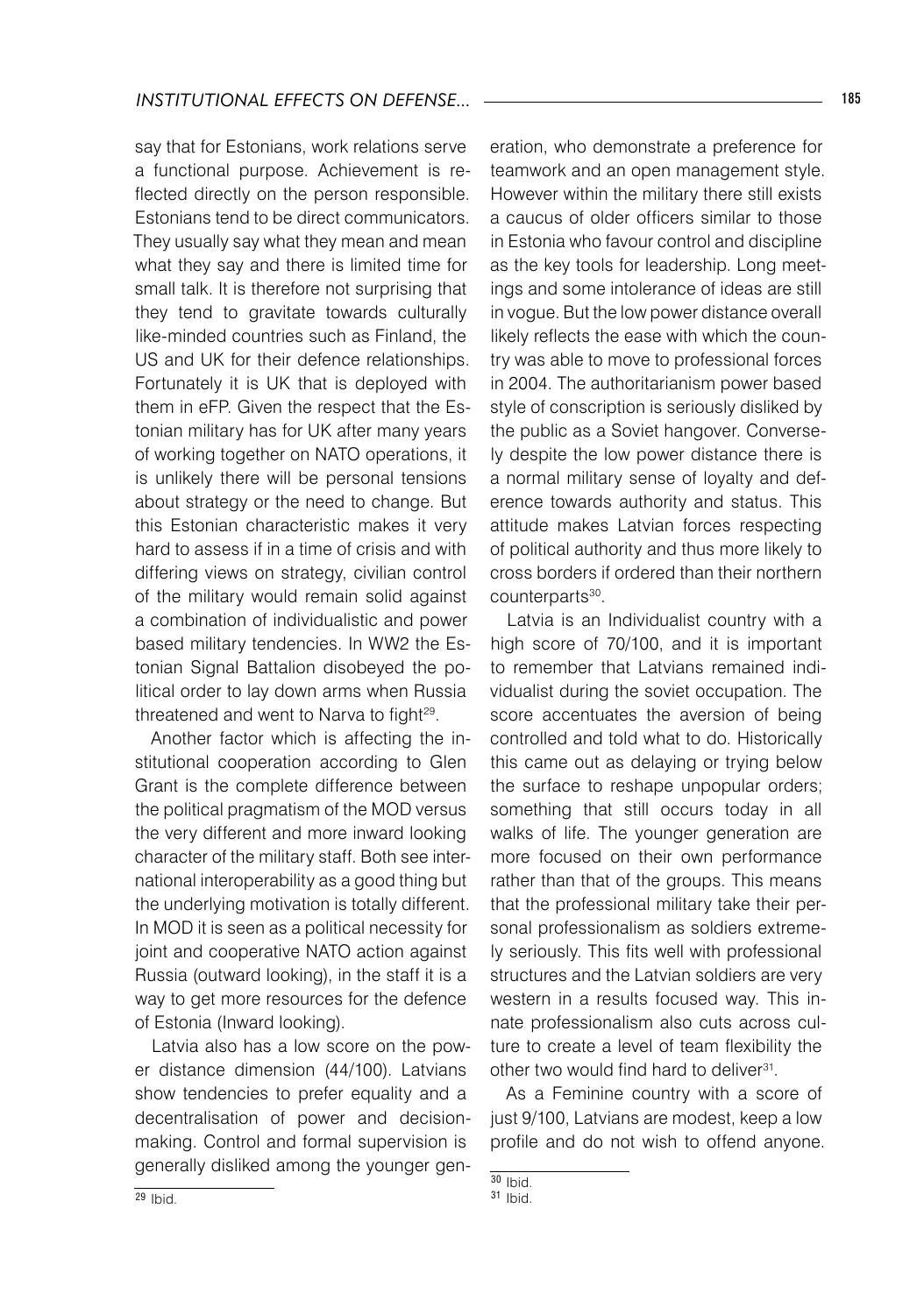Conflicts for Latvians are usually deeply threatening. This makes them very solid as a group for obeying orders and far more likely to follow a politically difficult line. Although the Latvians are considered a relatively reserved culture, they are tolerant towards the culture of other nations so mainly due to their long experience of mixing with others nationalities. For the military working with allies and sharing is a more common theme than trying to keep secrets. This may have both good and bad aspects<sup>32</sup>.

With a score of 63/100, Latvians have a high preference for avoiding uncertainty. This manifests itself with allies as accepting that an idea is good but then not passing the idea further up the chain for fear of disturbing things. This frustrates the Canadian EFP troops greatly as they think a problem or matter will be resolved because they have aired it in meetings with the Latvians. In actuality it goes nowhere. This desire not to "concern" more senior staff in a crisis could have serious implications and lead to breakdown in chain of command communications and understanding, especially between national guard and regulars.

According to the Glen Grant's study (Grant, 2019), in Lithuania The Power distance dimension has a low score on this dimension of 42/100 and this extends more into the military culture than the other two. Lithuanians show clear tendencies to prefer equality and a decentralisation of power and decision-making. NCOs are highly respected and can and do act above their rank. Control and formal supervision is generally disliked among junior staffs, who demonstrate a preference for teamwork and an open management style. The senior leadership still have a power based attitude but seemingly less than the other two states. Similarly there is a strong sense of loyalty and deference towards authority and status amongst the older generation who experienced Russian and Soviet dominance.

Baltic Interoperability report suggests, that the relatively high individualism dimension in Lithuania of 60/100 reflects in the strength of inward loyalty and looking after ones own family first. Lithuanians speak plainly without any exaggeration or understatement; this too represents individualism. They are tolerant in that they do not care too much about what other people do as long as it does not annoy them; what you do and how you live your life is your business. This has reflected in their Baltic Cooperation stance where they judge the activities for their military improved performance rather than any desire for a better joint system (BIR, 2019).

As a Feminine country with a very low score of 19/100, Lithuanians are modest and keep a low profile. They usually communicate with a soft and diplomatic voice in order not to offend anyone. Conflicts for Lithuanians are usually threatening, because they endanger the wellbeing of everyone, which is also indicative of a feminine culture. Although the Lithuanians are considered a relatively reserved culture, they are tolerant towards the culture of other nations and welcome the other eFP members as their own. Like Latvia this is partly due to their long experience of mixing with others nationalities. But this tolerance and wish not to offend could also have serious implications for interoperability both with the Germans and perhaps with allies if they need to give an order for a critical and perhaps dangerous task.

The high score of 65/100 on uncertainty avoidance reflects in a built-in worry about the world around them. This worry joins the natural softness and some aspects of power reflecting in a respect for finding managers who need to be seen as knowing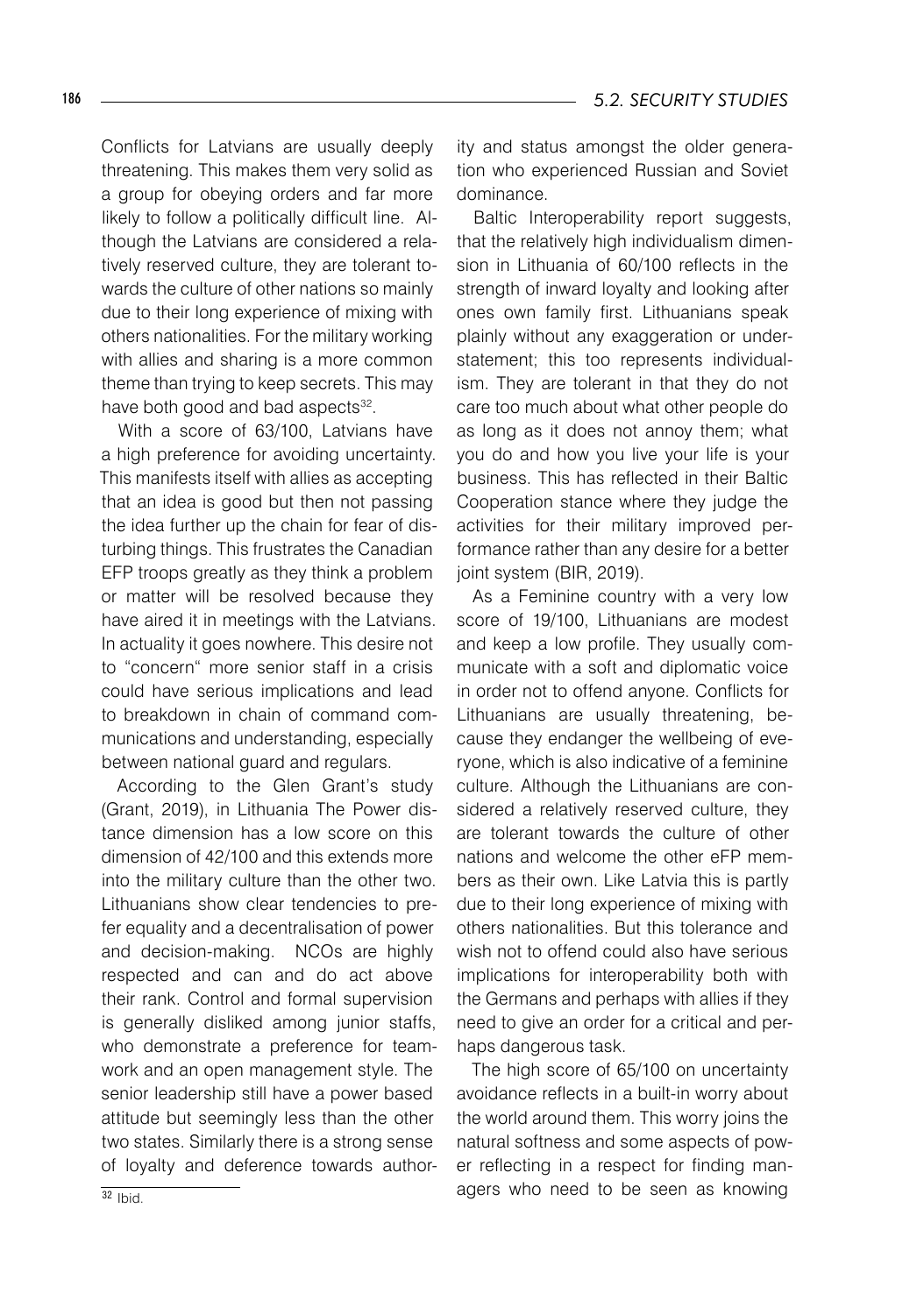everything and able to lead. This respect takes the uncertainty away from them self. It also explains why qualifications and formal titles are lauded and often included on business cards. Other signs of high uncertainty avoidance among Lithuanians are reluctance to taking risks, bureaucracy and emotional reliability on plans, rules and regulations. It needs serious note that plans may not be followed but their existence is vital for reducing stress as they reduce uncertainty. The importance here for interoperability is clear. If it is not already written, it may simply not happen. Flexibility will not be a Lithuanian trademark, concludes Baltic Interoperability Study (BIR, 2019).

Glen Grant argue, that one cultural conflict within the system likely came from the individualism and uncertainty avoidance dimensions. These underscored the change back to conscription bringing the need for a safe Lithuanian solution rather than face the uncertainty of reliance upon NATO or allies. But these traits also work strongly against the high risk to the country of deploying precious troops outside of borders. They will go if ordered because internal national conflict would be frowned upon but they might not "rush" to do so $33$ .

These cultural factors listed above explains a lot of current dynamics of the security and defense cooperation among the Baltic nations, and outlines another perspective of the mechanism, how current institutional collaboration is setup between Estonia, Latvia and Lithuania.

### Conclusions and recommendations

While it has not been a subject of extensive study before, this paper concludes, that instiutions and administrative bodies across the Baltic countries always has had

their discretion and impact on rather politically driven processes and played a key roles in matter of cooperation and synchronizatoon of the Baltic defense and securitty.

Following the logic of evidence provided in this paper, the main factors, that put insitutions in the position of importance of political decision making and provides them a great deal of autonomy within its implementation of defense and security policy among the first are the political processes and related administrative obligations, which were driven by accession of NATO early 2000's and integration within Western political and economical space since restoration of the statehood of the Baltic nations in 1991.

Second, these are insitutionally deeply rooted different defense concepts of the each Baltic nation and differing defense spending priorities, rules and regulations, which has led to the failure of some previously succesfully launched intra-regional cooperation projects like BALTRON, and inability succeed common Baltic procurements as a long term project.

Third, these are regional cooperation preferences which differs among the Baltic nations and are also reflected in the insitutional priorities within Estonia, Latvia and Lithuania – for Estonian looking more to the Northern partners and Lithuania to the Poland. While these preferences are begining to shift at Lithuanian side, these are still pretty strong for Estonia.

Fourth, these are factors of expert knowledge and competence arising from nature of the bureaucratic organizations themselves – while in the elected bodies politicians retain their positions for few or seveal years, bureaucratic machine runs much longer based on their well regulated instutional memories and officials, who sometimes hold their chairs for decades.

<sup>33</sup> Olevs Nikers, Otto Tabuns (Ed) Baltic Interoperablity report, The Jamestown Foundation 2019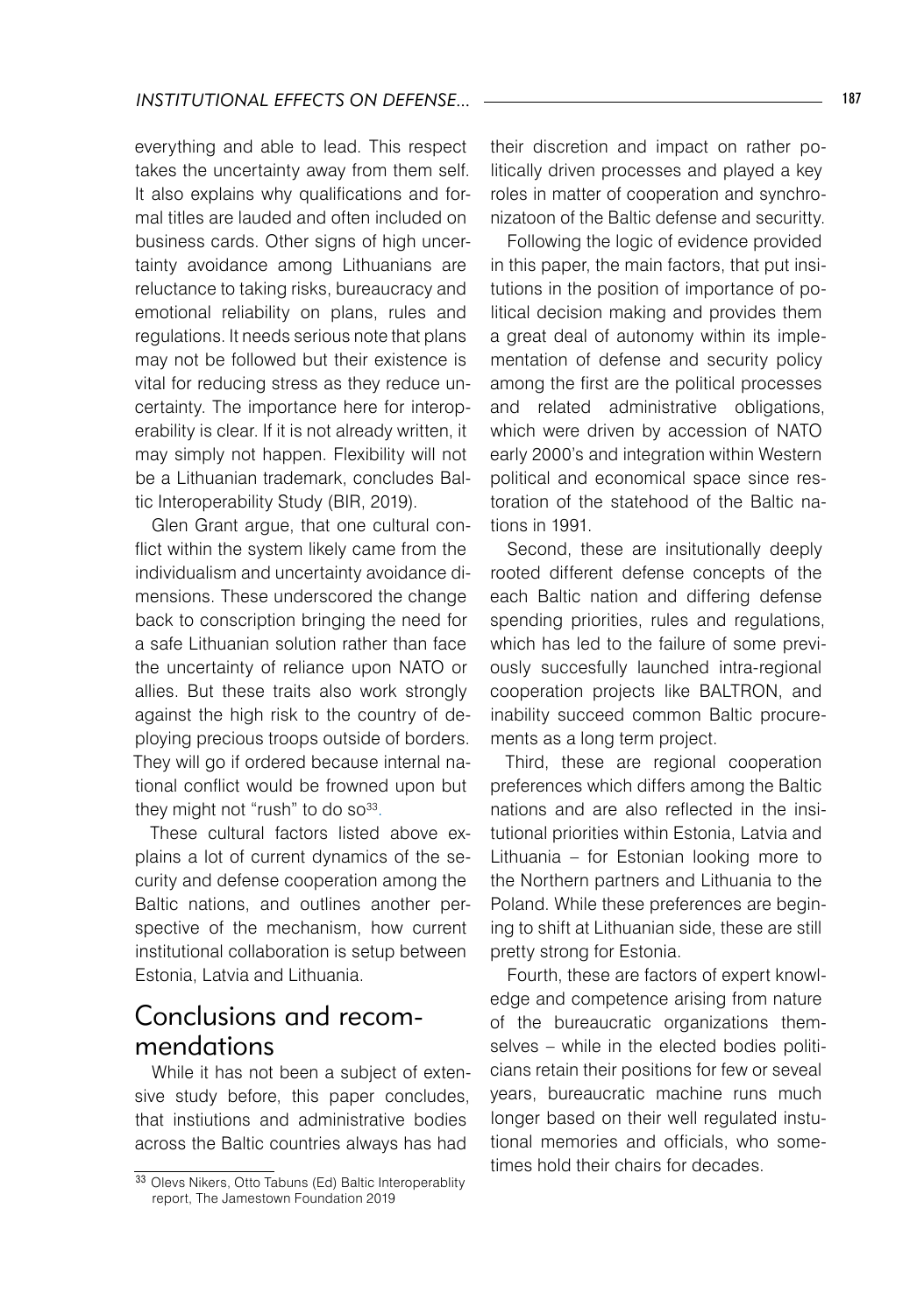Also it is necessary to underline personal relationships among the high ranking officials and politicians, which very often becomes "insitutionalized" factors along official milestones of the coopearation as the laws, concepts, administrative regulations and other formal rules.

And last factor, that has its crucial importance on the insitutional dynamics are cultural features of the societies, which is rather similar for the Baltic countries, but these are similarities, that rather split than unite, and are also reflected in the insitututional behaviour of the defense and security establishment.

As for the recommendations, we would like to suggest for Estonia, Latvia and Lithuania ought to consider the following steps to address the institutional imbalance of the national security discussion and decision making:

- 1) Establish a structured and systematic Baltic cross-border public debate on security (as part of total defence). This would both raise intraregional awareness as well as societal understanding of security policy and defence spending.
- 2) In order to rise the competence of elected bodies, mandate the participation of politicians in a regional strategic course at the Baltic Defence College to teach and discuss security issues, increasing their capacity of independent informed decision making on these issues.
- 3) Coordinate among Ministries of Defense their defense spending priorities annyaly, and harmonize national legislation in order to succesfully proceed with long term procuremetn projects in the future.
- 4) Introduce permanent rotation of officials among the Ministries od defense of the Baltic countries.

### References

- Aberbach, Joel D., and Bert A. Rockman. 2000. In the web of Politics: Three Decades of the U.S. Federal Executive. Washington, DC: Brookings Institution Press.
- Andțâns Mâris, Uěis Romanovs, The Trilateral Military Cooperation of the Baltic States in the "New Normal" Security Landscape, Riga Conference papers 2017 http://liia.lv/en/news/insight-intothe-riga-conference-papers-2017-security-in-the-baltic-sea-region-realitiesand-prospects-641
- Cooper A. David, Nikolas K. Gvosdev, and Jessica D. Blankshain, Deconstructing the "Deep State": Subordinate Bureaucratic Politics in U.S. National Security, \ Foreign Policy Research Institute by Elsevier, 2018
- Jermalavičius, Tomas. 2009. «Baltic military cooperation: past, present and future.» In: Estonian Foreign Policy Yearbook 2009, edited by A. Kasekamp. Tallinn: Estonian Foreign Policy Institute
- Hammond H. Thomas., Veto Points, Policy Preferences, and Bureaucratic Autonomy in Democratic Systems, "Politics, Policy, and Organizations : Frontiers in the Scientific Study of Bureaucracy, Ed. by George A. Krause, and Kenneth J. Meier, University of Michigan Press, 2003. ProQuest Ebook Central, http:// ebookcentral.proquest.com/lib/rsub-ebooks/detail.action?docID=3414592
- Lawrence, A. Challenges in Developing a Common Baltic Air Defense, in Nikers. O., Tabuns O. (eds) Baltic Interoperability Report, The Jamestown Foundation, 2018
- Nora Vanaga, Baltijas valstu militârâ sadarbîba: kopîgas atbildes meklçjumos pçc Ukrainas krîzes, Sargs.lv, August 5, 2016 https://www.sargs.lv/lv/viedoklis/2016- 08-05/baltijas-valstu-militara-sadarbiba-kopigas-atbildes-meklejumos-pecukrainas